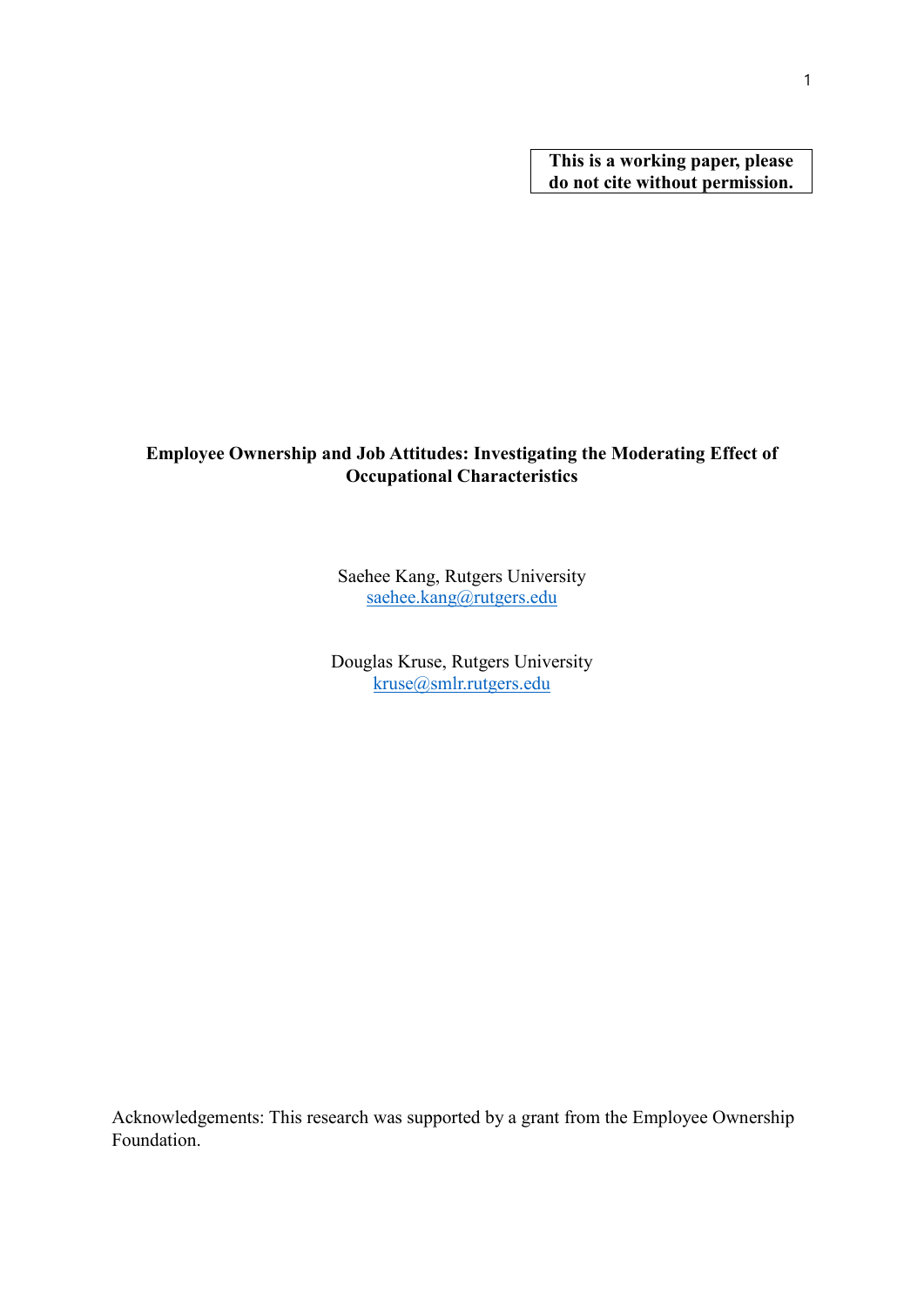#### **Abstract**

Most studies find a positive association between shared capitalism (e.g., employee ownership) and attitudes toward the job and company. However, the effects of shared capitalism on employee attitudes may depend upon the types of jobs that workers are doing. This study suggests that occupational characteristics such as task interest, job autonomy, and teamwork moderate the relationship between employee ownership and job attitudes, since workers should have better attitudes when their jobs give them the opportunities as well as incentives to improve performance. We test the hypothesis specifically by analyzing a unique data set that merges 2002-2014 data from the nationally representative U.S. General Social Survey (GSS) with rich occupation-level data on teamwork, autonomy, and other important job characteristics from the Bureau of Labor Statistics' O\*NET dataset. The initial results indicate that employee ownership has a stronger effect on job satisfaction in jobs with greater autonomy and teamwork, supporting the idea that having more opportunity to exercise discretion and cooperate with other workers helps create a fertile workplace environment for employee ownership to have positive effects.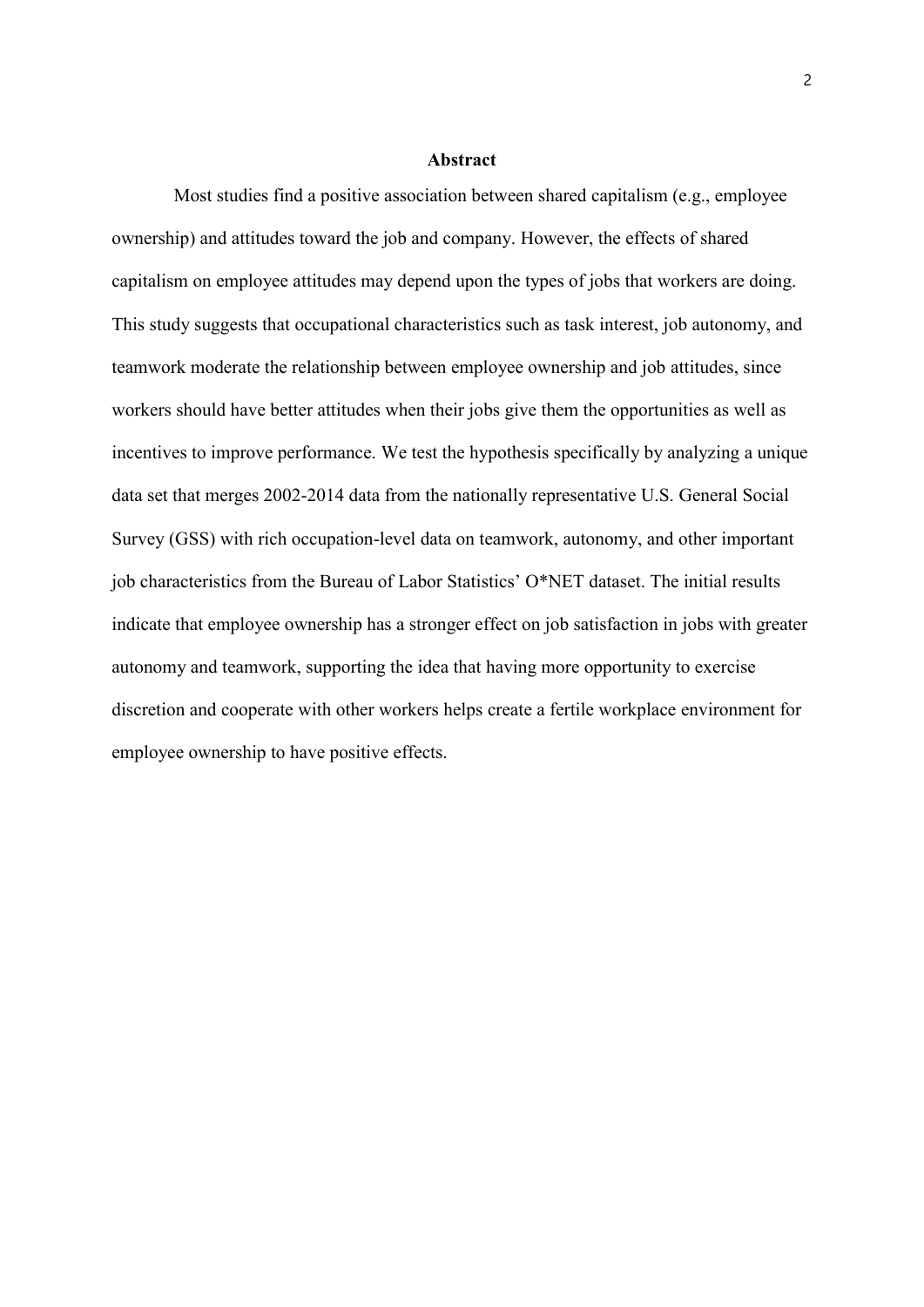#### **Introduction**

The effects of employee ownership on job attitudes has been one of the most active research areas within employee participation. Most studies, with a few exceptions, find a positive association between employee ownership and attitudes toward the job and company (Kruse, 2002). Nevertheless, existing knowledge on the relationship between employee ownership and job satisfaction remains incomplete because little is known as to what interactions of factors lead to desired outcomes. Therefore, it is important to investigate conditions under which employee stock ownership can more strongly translate into positive attitudes. Yet efforts to understand such factors have been limited in the literature.

This study suggests that the effects of employee ownership on job attitudes may depend upon the types of jobs that workers are doing. Specifically, we propose that occupational characteristics such as job autonomy and teamwork will moderate the relationship between employee ownership and job satisfaction. We test the hypotheses specifically by analyzing a unique data set that merges the nationally representative U.S. General Social Survey (GSS) with rich occupation-level data from the Bureau of Labor Statistics' O\*NET dataset.

#### **Hypotheses**

## **Employee Ownership and Job Satisfaction**

Klein (1987) suggests three models of the psychological effects of employee ownership. The first model is the intrinsic satisfaction model of employee ownership. This model predicts that ownership *per se* affects employee satisfaction. The second model is the extrinsic satisfaction model. According to this view, employee ownership is related to financial benefits, which in turn increase job satisfaction. The last model is the instrumental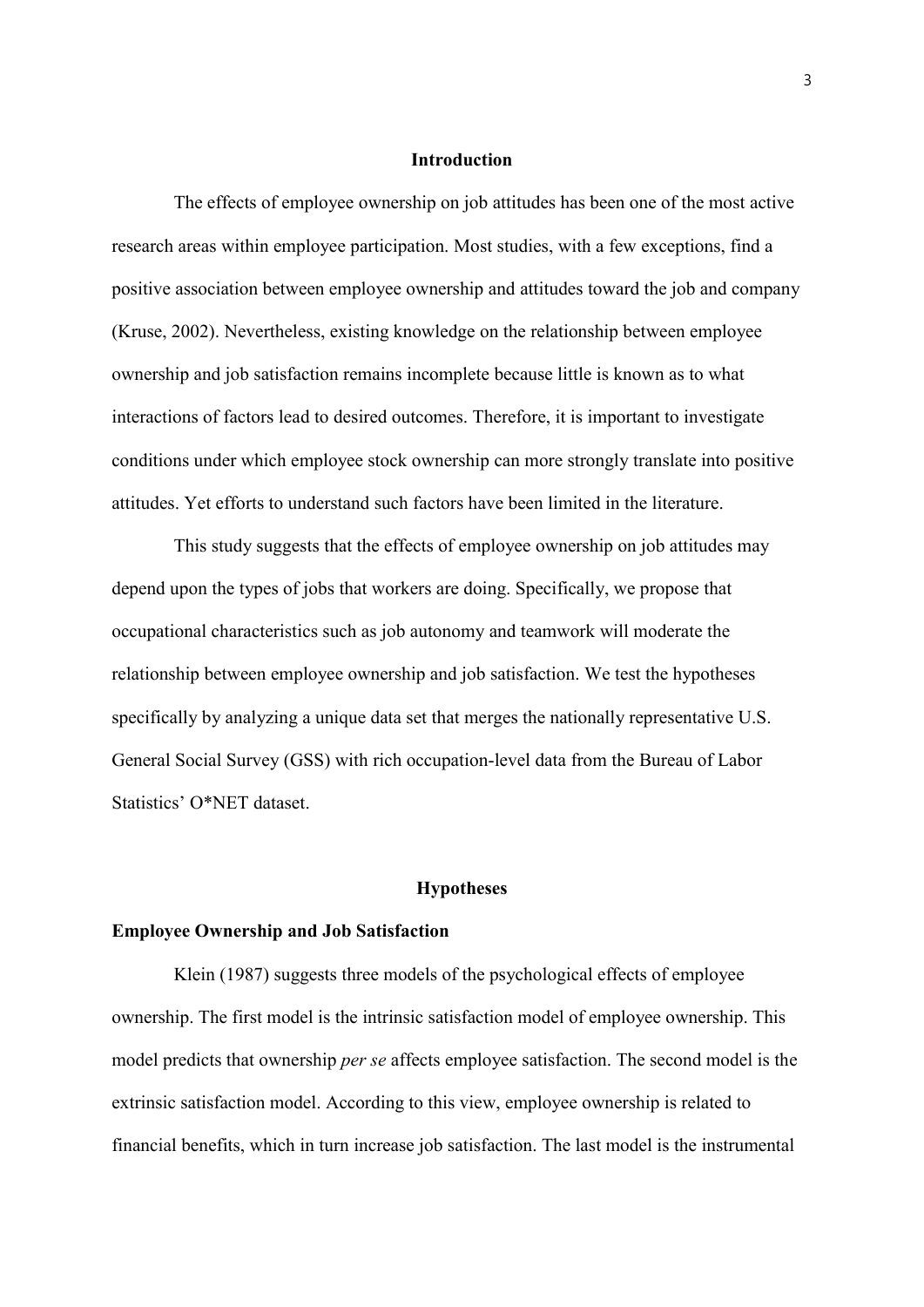satisfaction model of employee ownership, which suggests that worker participation in decisions mediates the positive relationship between ownership and satisfaction. Although these views have different assumptions, they all suggest a positive impact of employee ownership on job satisfaction.

The empirical studies of shared capitalism on job attitudes are found to be generally positive. For example, Long (1980) compared the effects on job attitudes of conversions to employee ownership at three firms. Across the different levels of employee ownership, employee owners reported significantly higher levels of job satisfaction. Similarly, Buchko (1992) examined the effects of employee ownership on job attitudes and turnover in a media and communication firm. The results showed that employee ownership is positively associated with ESOP satisfaction and organizational commitment and negatively related to turnover intention. Researchers have shown that other types of shared capitalism such as profit-sharing and gain-sharing also have a positive impact on job satisfaction (e.g., Bakan, Suseno, Pinnington, & Money, 2004; Kwon, Kim, Kang, & Kim, 2008). Considering the theoretical arguments as well as empirical evidence, we propose the following hypothesis.

**Hypothesis 1***. Employee ownership is positively related to job satisfaction.* 

#### **Job autonomy**

Although most studies find a significant association between shared capitalism and job attitudes, a few exceptions do exist (e.g., French & Rosenstein, 1984). Cognitive evaluation theory (Deci and Ryan, 1985) might explain why some studies found no significant relationship between employee ownership and job satisfaction. CET suggests that rewards can harm job attitudes when the rewards are interpreted as a means of control. If a task must be performed in some particular way, at some particular time, or in some particular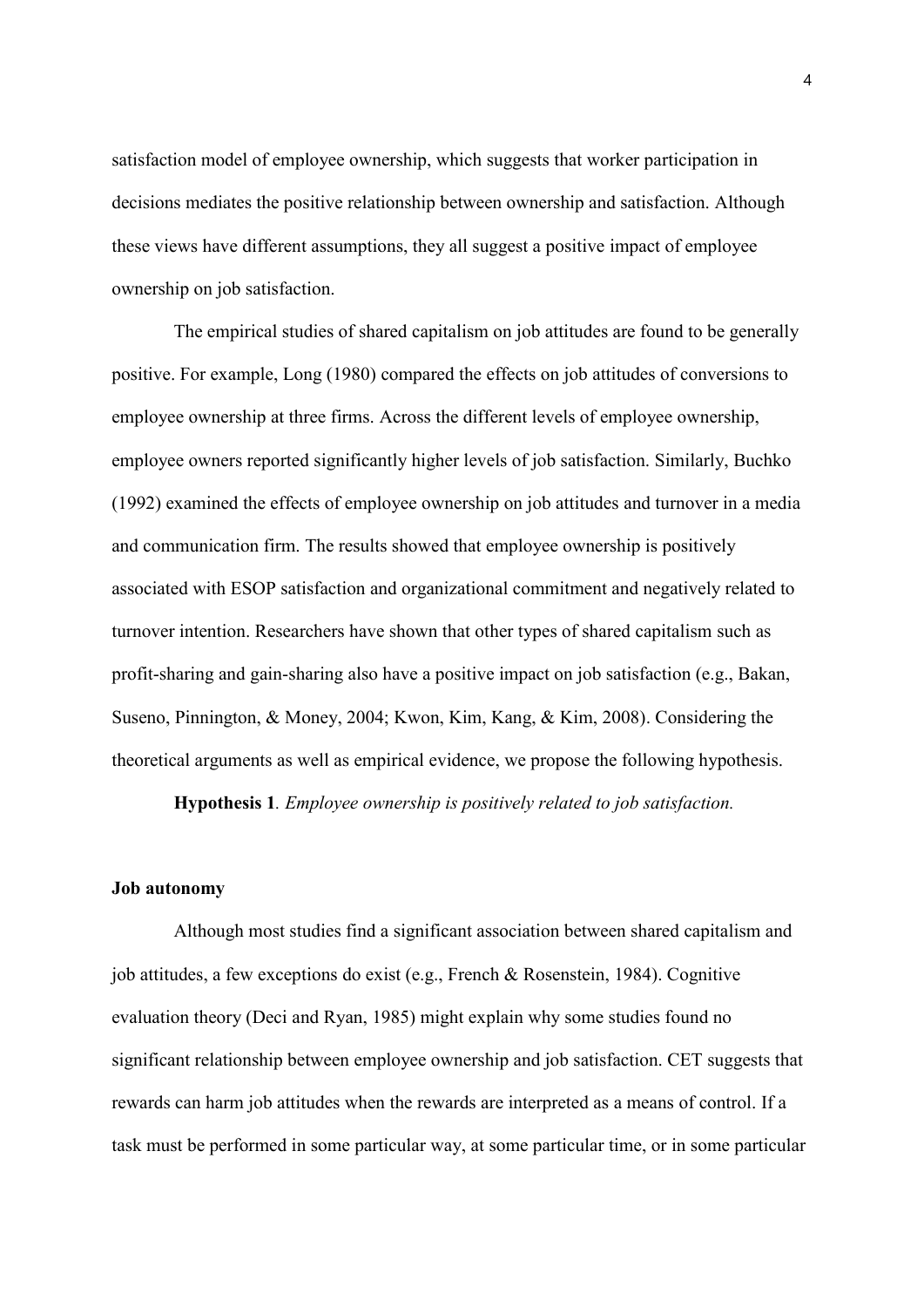place in order to qualify for the rewards, the rewards tend to be experienced as controlling (Deci & Ryan, 1985). This perception of being "controlled" is assumed to be negatively related to job attitudes (Deci, 1972; Deci, Koestner, & Ryan, 1999; Fisher, 1978; Ryan, Mims, & Koestner, 1983). When job autonomy is low, some employees may interpret employee ownership as a form of management control or a device to shift income risk onto them.

Indeed, many scholars suggest that residual return and control rights should be combined to have a significant motivational effect (Ben-Ner & Jones, 1995; Kruse et al., 2010). To the best of our knowledge, however, no research to date has examined the interaction effects of job autonomy in the relationship between employee ownership and job satisfaction. Some empirical studies suggest that job autonomy may moderate the relationship between employee ownership and job attitudes. For example, Blasi, Freeman, & Kruse (2016) examined how shared capitalism and managerial practices affect employee turnover. They found that an index of shared capitalism practices has a significant interaction with a measure of empowerment (reflecting job autonomy among other practices) on turnover intention and voluntary turnover. Drawing on the theoretical rationales and anecdotal evidence, we suggest that employee ownership without job autonomy may have little or no effect on job satisfaction. Therefore, we propose the following hypothesis.

**Hypothesis 2***. Autonomy moderates the relationship between employee ownership and job satisfaction in such a way that the positive relationship is stronger for those higher in job autonomy.*

# **Teamwork**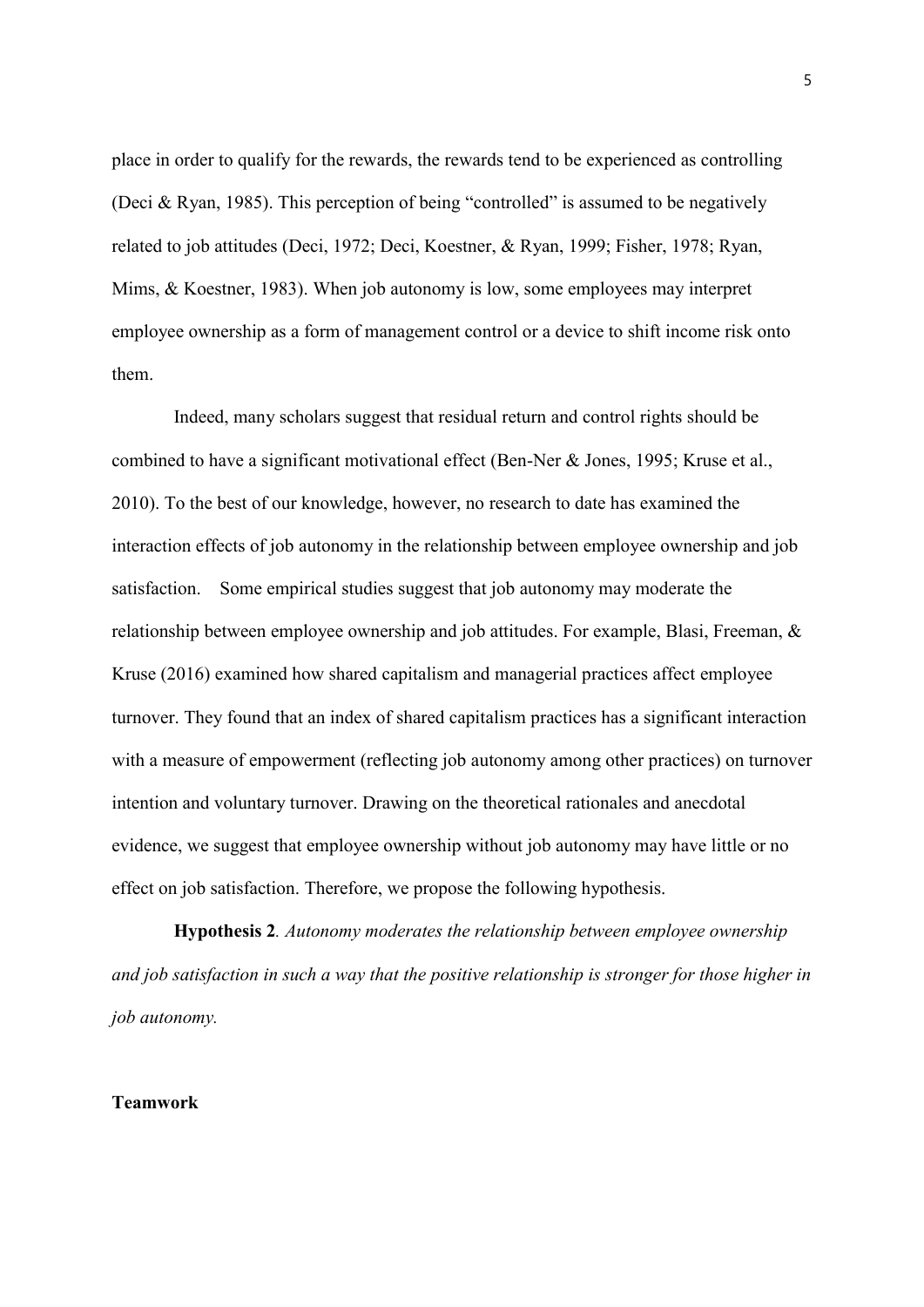Scholars have recognized that employee owners can suffer from the free rider problem because of the weak link between individual effort and rewards. Since individuals gain only 1/Nth (N=number of group members) of the payoff from their effort, employees may want to make sure that their co-workers also do their jobs well. Indeed, Kruse et al. (2010) found that employee ownership increases the likelihood that employees will respond to a shirking co-worker by speaking to the shirker or reporting the behavior to a supervisor. An employee might intervene when another employee is not working hard because the employee's pay depends on the performance of the work group. Thus, workers may want to monitor their co-workers and discourage shirkers through peer pressure or punishing behavior (Carpenter, 2004; Gomez-Mejia, Welbourne, & Wiseman, 2000; Kandel & Lazear, 1992).

Teamwork provides a good environment for employee owners to monitor their coworkers. As team members work together, individuals are able to observe the behavior and performance of co-workers, which is a prerequisite for mutual monitoring and peer pressure (Kruse et al., 2010). Individuals are likely to be more satisfied and motivated by a group incentive like employee ownership when there is less opportunity for free riders to escape detection. The team environment may not only increase mutual monitoring and peer pressure, but also help to overcome the stress of these activities since employee behaviors are more visible to all workers. Indeed, prior studies found that shared capitalism programs are more effective in small firms where mutual monitoring is feasible (Bayo-Moriones  $\&$ Larraza-Kintana, 2009; Kim and Ouimet, 2014; Robinson and Wilson, 2006). We suggest that teamwork allows employees to monitor their co-workers even in large firms and reduces the stress of monitoring and peer pressure. Therefore, we propose the following hypothesis.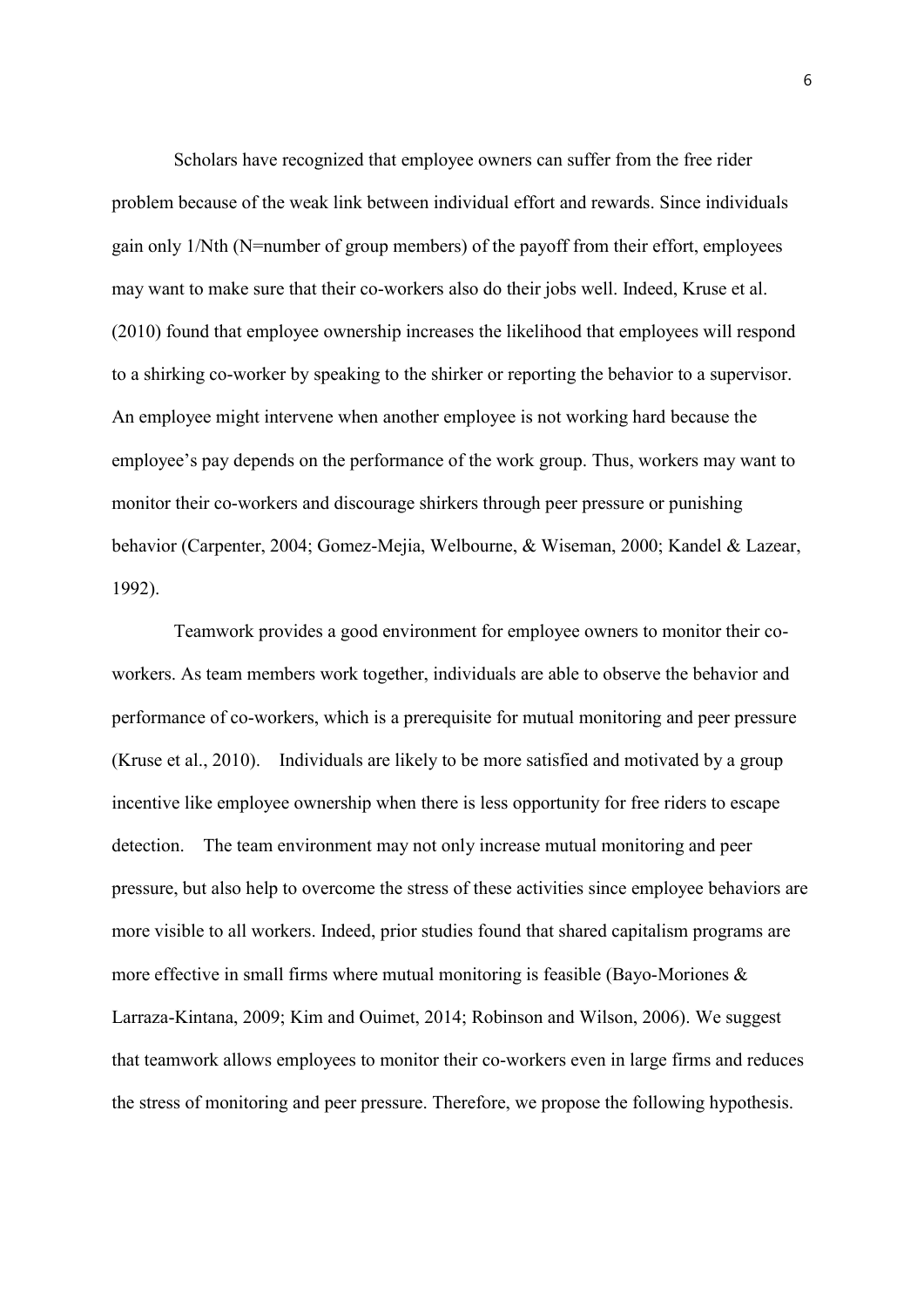**Hypothesis 3***. Teamwork moderates the relationship between employee ownership and job satisfaction in such a way that the relationship is stronger for those in jobs with more teamwork.*

---------------------------------------

Insert Figure 1 about Here

---------------------------------------

## **Method**

# **Sample**

To test the hypotheses proposed, the nationally representative General Social Survey (GSS) was chosen as a sample for this study. We used GSS 2002, 2006, 2010, and 2014 as they have questions about whether individuals own shares of stock in the company where they work. Consistent with prior research, roughly one-fifth (21%) of employees in the U.S. reported that they own some company stock (Kruse et al., 2010). A respondent was excluded if the employee works for a company that does not have stock. We merged this data with rich occupation-level data on teamwork, autonomy, and other important job characteristics from the Bureau of Labor Statistics' O\*NET dataset. O\*NET contains information on hundreds of standardized and occupation-specific descriptors. Through this procedure, a final sample dataset of 1,041 observations on individuals matched to their occupation-level information was used in this study.

# **Variables**

*Employee stock ownership.* We used a dummy variable provided in the GSS. Respondents were asked if they own any shares of stock in the company where they work. Those who answered yes were coded 1 and those who answered no were coded 0.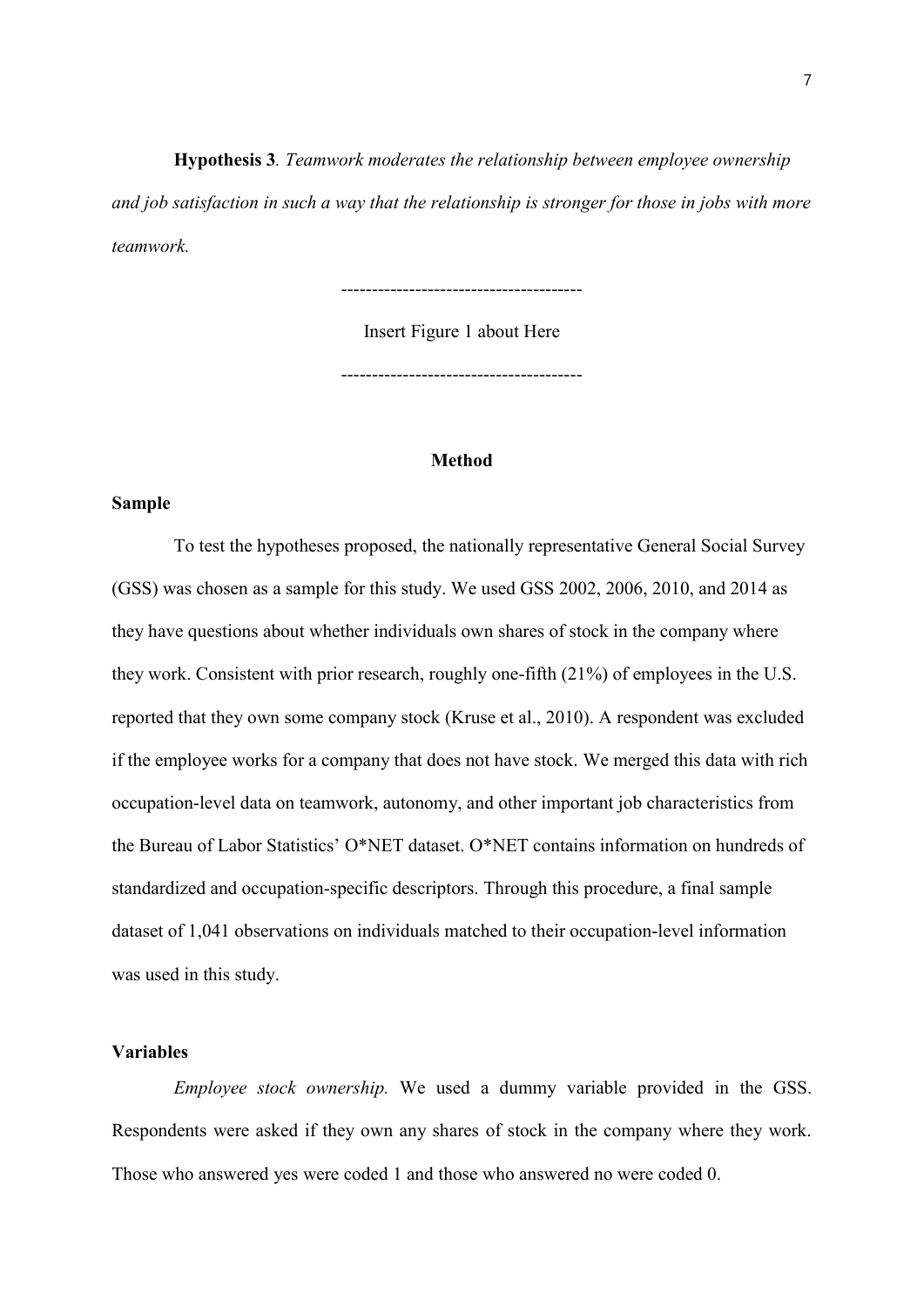*Job satisfaction.* We measured job satisfaction with two items in the GSS. Respondents were asked to rate their job satisfaction on four-point scale ranging from 1, "very satisfied," to 4, "very dissatisfied". The variable was reverse-coded to facilitate interpretation of the regression results. The items were "On the whole, how satisfied are you with the work you do?" and "All in all, how satisfied would you say you are with your job?" The mean of the responses of the two items were used for job satisfaction. The Cronbach's alpha was .80.

*Autonomy.* Job autonomy was measured using the one-item scale developed by O\*NET (McCloy, Waugh, Medsker, Wall, Rivkin, & Lewis, 1999). The subject matter experts (SMEs) were asked, "to what extent does this occupation satisfy this work value (autonomy)?" SMEs were provided the definition of autonomy: "Occupations that satisfy this work value allow employees to develop their own ideas and make their own decisions, and also place responsibility on the employee. Corresponding needs are creativity, responsibility, and autonomy." While the original scale ranged from 1, "very small extent," to 7, "great extent," O\*NET converted it to a 100-point scale.

*Teamwork*. To measure the level of teamwork, we used the variable provided by O\*NET dataset. Respondents were asked to rate teamwork on a five-point scale ranging from 1, "never," to 5, "every day." The question was "how important is it to work with others in a group or team in this job?" The scale was converted to a 100-point scale.

*Control variables*. In order to account for demographic characteristics, we included two control variables: age and gender (0=male; 1=female).

### **Results**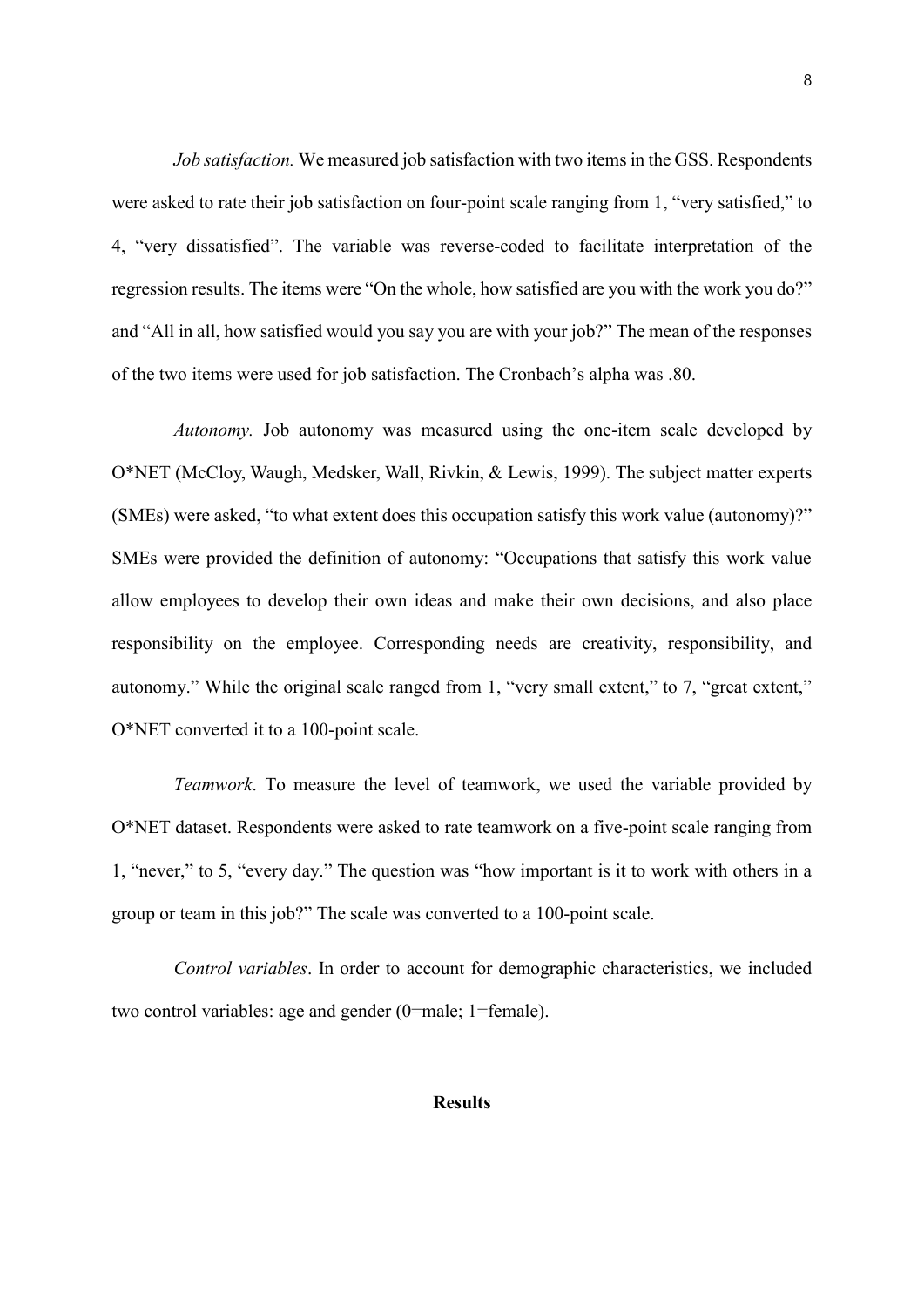Table 1 summarizes the means, standard deviations, and correlations for the variables in this study. Results of the regression analyses are shown in Table 2. Hypothesis 1 predicted that employee stock ownership would positively related to job satisfaction. As shown in Model 2 in Table 2, employee stock ownership had a significant and positive relationship with job satisfaction ( $B = 0.10$ ,  $p < 0.05$ ). Therefore, Hypothesis 1 was supported.

Hypothesis 2 predicted that job autonomy would moderate the relation between employee stock ownership and job satisfaction in such a way that the relationship will be stronger when autonomy is high than when it is low. In keeping with this hypothesis, the employee stock ownership by autonomy two-way interaction entered in Model 3 was marginally significant ( $B = .003$ ,  $p < .10$ ). Thus, Hypothesis 2 was partially supported. To further illustrate the pattern of the interactive effect, we plotted the interaction effect in Figure 2.

 $-$ 

Insert Table 1 and 2 about Here

---------------------------------------

Hypothesis 3 suggested that teamwork would moderate the relation between employee stock ownership and job satisfaction in such a way the relationship will be stronger in a team setting. Consistent with this expectation, Model 4 in Table 2 show that the moderating effects of teamwork on the relationship between employee stock ownership and job satisfaction was positive and statistically significant ( $B = .01$ ,  $p < .05$ ). Providing initial support for Hypothesis 3, simple-slope analyses further indicated that the relation between stock ownership and job satisfaction was stronger in a team setting.

# **Conclusion**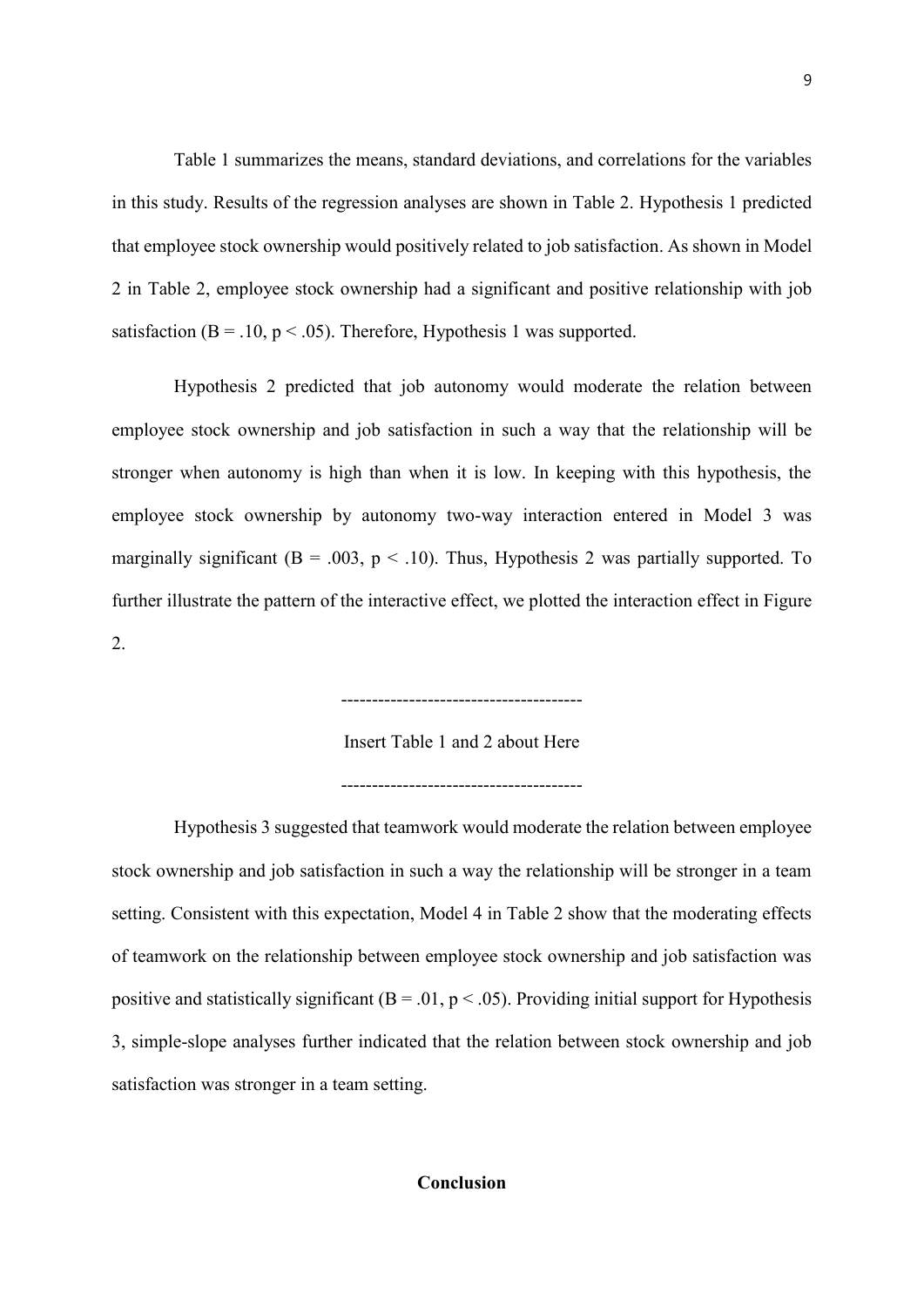This study makes a contribution toward understanding the conditions under which employee stock ownership can more strongly translate into positive job attitudes. We expected that job autonomy and teamwork will moderate the relationship between employee ownership and job satisfaction. The empirical result using a unique data set from the nationally representative GSS with occupation-level data from the Bureau of Labor Statistics' O\*NET dataset supported the suggested hypotheses. In further work on this project we will explore other dependent variables such as turnover intention and worker responses to co-worker shirking and investigate the potential role of other O\*Net occupational characteristics such as work conditions and frequency of decision making. We believe this offers good promise for needed advancement in the literature on employee ownership and will shed light on the conditions under which employee ownership can improve employee attitudes and outcomes.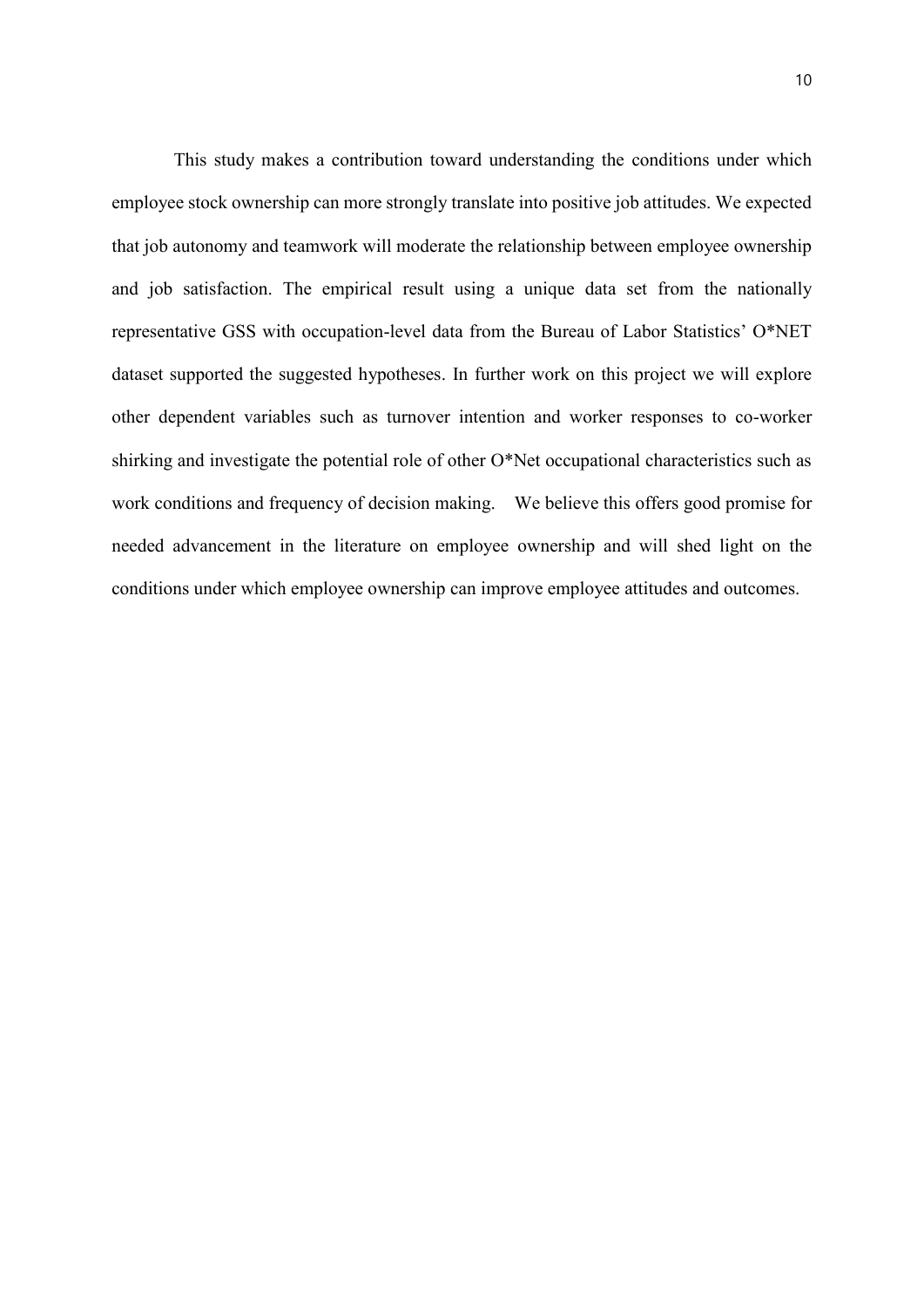| <b>Variables</b>            | Mean  | s.d.  | 1       | 2      | 3      | 4      | 5      |
|-----------------------------|-------|-------|---------|--------|--------|--------|--------|
| 1. Employee stock ownership | .60   | .49   |         |        |        |        |        |
| 2. Job satisfaction         | 3.31  | .68   | $.10*$  |        |        |        |        |
| $3. \text{Age}$             | 42.11 | 12.55 | $.18*$  | $.17*$ |        |        |        |
| 4. Gender                   | .44   | .50   | $-.07*$ | $-.05$ | .04    |        |        |
| 5. Autonomy                 | 56.01 | 21.66 | $.19*$  | $.17*$ | $.07*$ | $-12*$ |        |
| 6. Teamwork                 | 82.72 | 10.99 | $.07*$  | .03    | $-.01$ | $.05*$ | $.34*$ |

**Table 1. Means, standard deviations, and correlations among variables**

*Note.* N=1,041. \**p* < .05

|                            | Job satisfaction |          |               |          |  |  |  |
|----------------------------|------------------|----------|---------------|----------|--|--|--|
|                            | Model 1          | Model 2  | Model 3       | Model 4  |  |  |  |
| (Constant)                 | $3.01**$         | $2.98**$ | $2.72**$      | $2.83**$ |  |  |  |
| Age                        | $.01**$          | $.01**$  | $.01**$       | $.01**$  |  |  |  |
| Gender                     | $-.06$           | $-.05$   | $-.03$        | $-.05$   |  |  |  |
| Stock ownership            |                  | $.10*$   | .06           | $.10*$   |  |  |  |
| Autonomy                   |                  |          | $.005**$      |          |  |  |  |
| Stock ownership x Autonomy |                  |          | $.003\dagger$ |          |  |  |  |
| <b>Teamwork</b>            |                  |          |               | .002     |  |  |  |
| Stock ownership x Teamwork |                  |          |               | $.01*$   |  |  |  |
| $R^2$                      | .029             | .033     | .058          | .040     |  |  |  |

**Table 2. Results of OLS predicting job satisfaction**

*Note.* N=1,041. †*p* <.1, \**p* < .05, \*\**p* < .01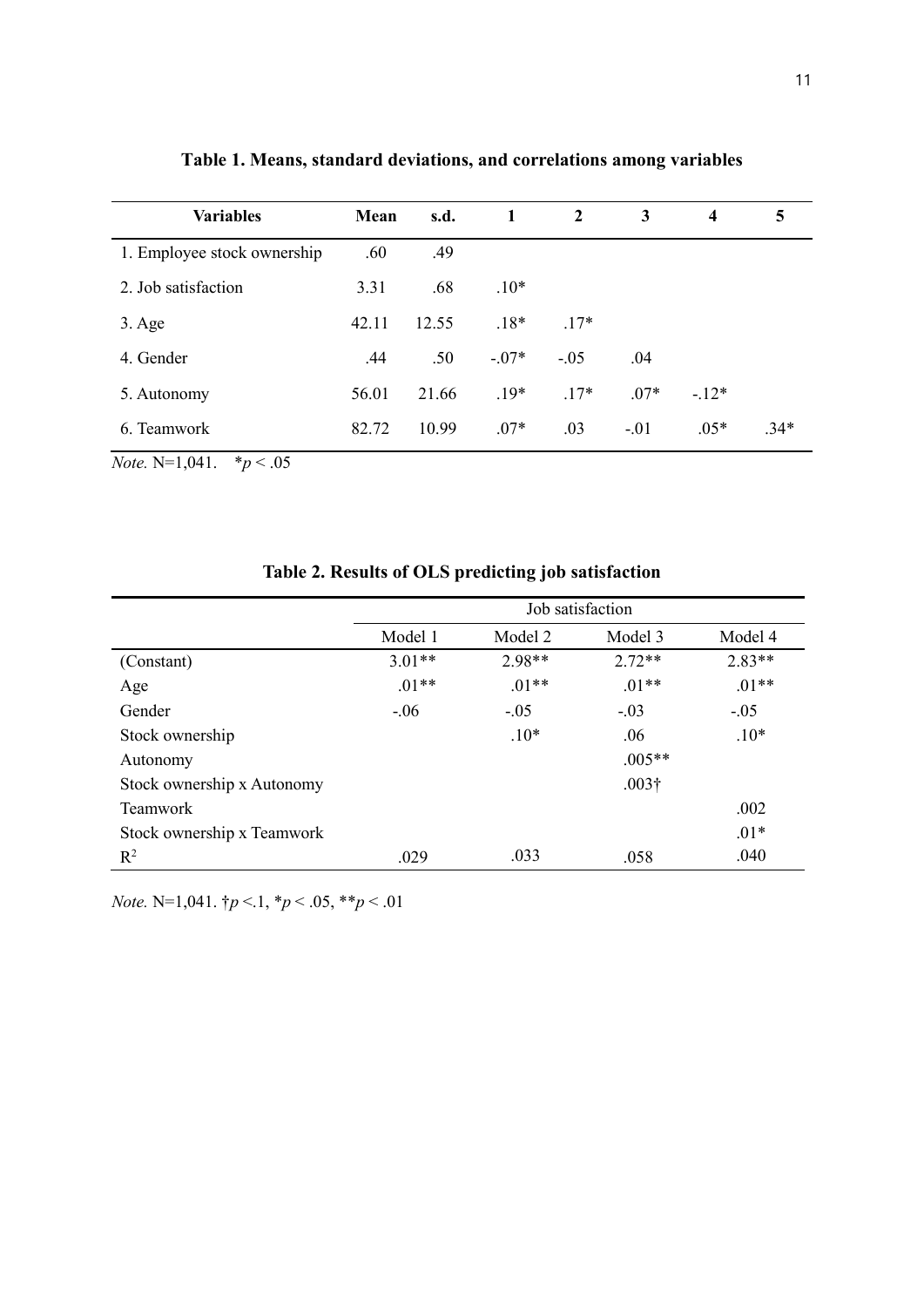



**Figure 2. Interaction effects**

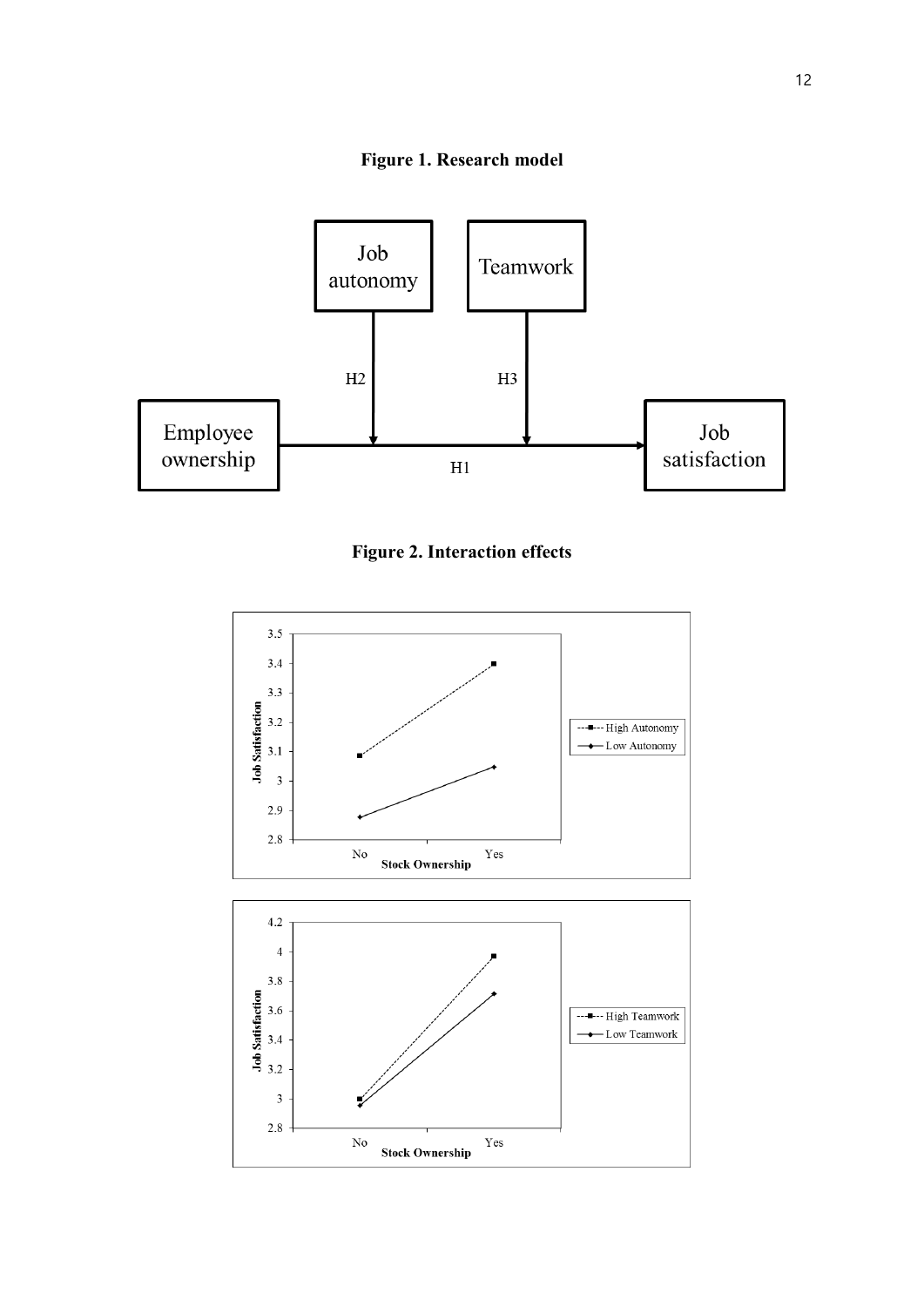## **References**

Bakan, I., Suseno, Y., Pinnington, A., & Money, A. 2004. The influence of financial participation and participation in decision-making on employee job attitudes. *International Journal of Human Resource Management*, 15(3): 587-616.

Bayo‐Moriones, A., & Larraza‐Kintana, M. (2009). Profit‐sharing plans and affective commitment: Does the context matter?. *Human Resource Management*, 48(2), 207-226.

Ben-Ner, A., & Jones, D. C. 1995. Employee participation, ownership, and productivity: A theoretical framework. *Industrial Relations*, 34(4): 532-554.

Blasi, J., Freeman, R., & Kruse, D. (2016). Do Broad-Based Employee Ownership, Profit Sharing and Stock Options Help the Best Firms Do Even Better?. *British Journal Of Industrial Relations*, 54(1), 55-82.

Buchko, A. A. 1992. Employee ownership, attitudes, and turnover: an empirical assessment. *Human Relations*, 45(7): 711-733.

Carpenter, J. P. (2007). Punishing free-riders: How group size affects mutual monitoring and the provision of public goods. *Games and Economic Behavior*, 60(1), 31-51.

Deci, E.L. (1972). The effects of contingent and noncontingent rewards and controls on intrinsic motivation. *Organizational Behavior and Human Performance*, 8, 217-229.

Deci, E. L., Koestner, R., & Ryan, R. M. (1999). A meta-analytic review of experiments examining the effects of extrinsic rewards on intrinsic motivation. *Psychological bulletin*, *125*(6), 627.

Deci, E. L., & Ryan, R. M. (1985). The general causality orientations scale: Selfdetermination in personality. *Journal of research in personality*, *19*(2), 109-134.

Fisher, C. D. (1978). The effects of personal control, competence, and extrinsic reward systems on intrinsic motivation. *Organizational behavior and human performance*, 21(3), 273-288.

Gomez-Mejia, L. R., Welbourne, T. M., & Wiseman, R. M. (2000). The Role of Risk Sharing and Risk Taking Under Gainsharing. *Academy of Management Review*, 25(3), 492- 507.

Kandel, E., & Lazear, E. P. (1992). Peer pressure and partnerships. *Journal of political Economy*, 801-817.

Klein, K. J. 1987. Employee stock ownership and employee attitudes: A test of three models. *Journal of Applied Psychology*, 72(2): 319-332.

Kim, E., & Ouimet, P. (2014). Broad‐Based Employee Stock Ownership: Motives and